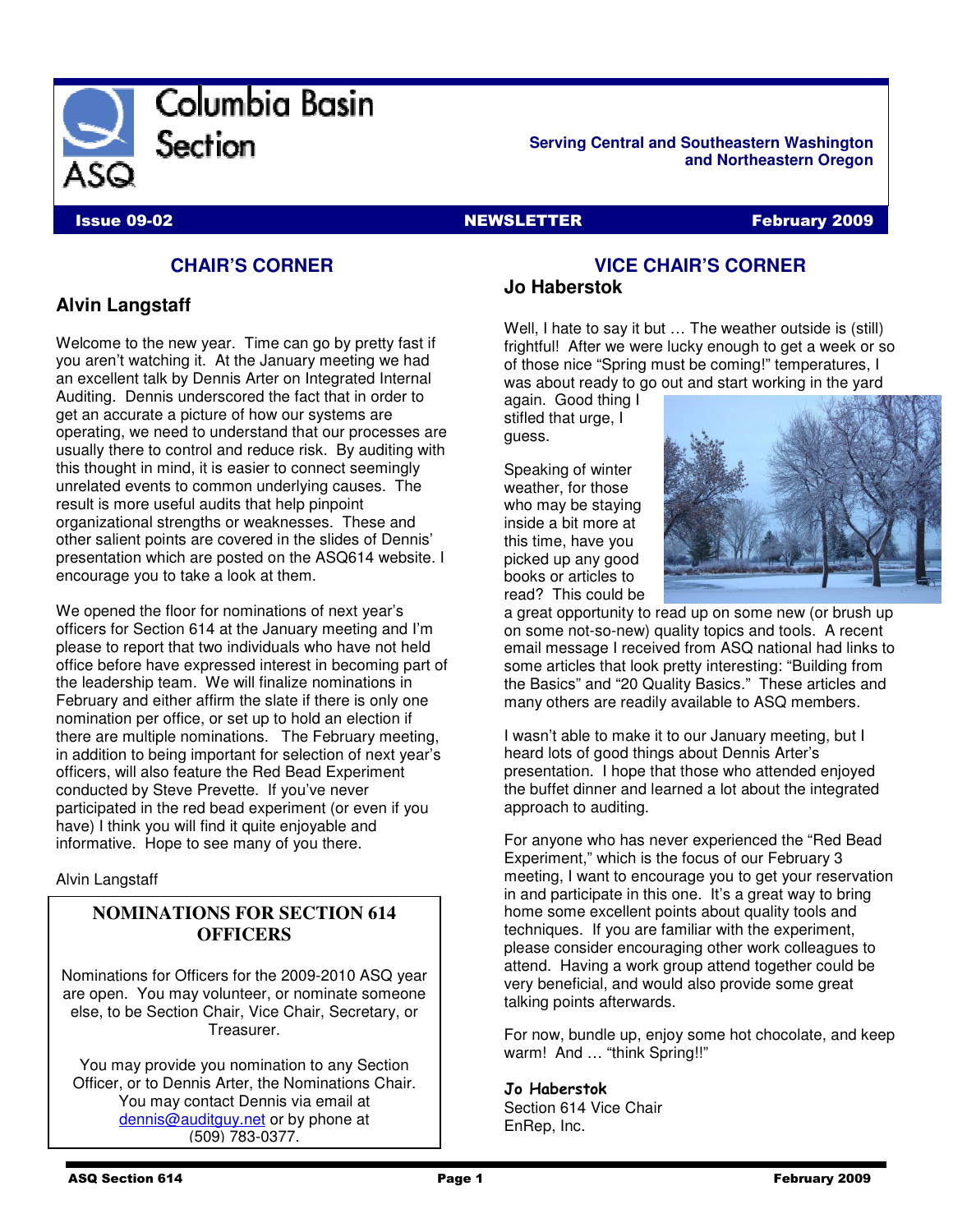

# **February 3, 2009 Meeting American Society for Quality Columbia Basin Section 614**



## **Tuesday, February 3, 2009 LOCATION: Shilo Inn**  50 Comstock Richland, Washington **5:30 p.m.** - Check in/Networking and no-host cocktail service **6:00 p.m.** - Dinner **7:00 p.m**. – Presentation

## **DINNER BUFFET:**

The Chef and crew at O'Callahan's Restaurant always provide a great – and varied – buffet dinner for us at the Shilo Inn. This usually includes two entrée choices, plus accompanying vegetable, a number of tasty salads, and a vegetable and/or fruit tray. Your choice of coffee, tea or decaf is included with dinner. And don't forget to save some room for dessert!

## **Cost:**

\$ 17 ASQ members \$ 20 non-members \$ 5 presentation only

Reservations are requested by January 29. Send an e-mail to panda\_2@charter.net with your name, phone number, company affiliation, and type of reservation, or call Alvin at 371-2221.

NOTE: All no shows will be billed unless canceled 48 hours in advance. For more information about ASQ, our local section, and other upcoming events, please check our web site at www.asq614.org/.

# **The Red Bead Experiment**



During the Red Bead Experiment, Fluor Hanford's Stev Prevette ensures procedure compliance while a willing<br>worker attempts to produce 50 white beads and others villing await their turns

# **Steve Prevette Statistician**

The "Red Bead Experiment" is an interactive teaching tool that Dr. W. Edwards Deming made use of in his four-day seminars. In the experiment, a corporation is formed from "willing workers," quality control personnel, a data recorder, and a foreman. The corporation's product is white beads, which are produced by dipping a paddle into a supply of beads. The paddle has 50 holes in it, and each hole will hold one bead. Unfortunately, there are not only white beads in the bead supply, but also some defective red beads. The production of the beads is strictly controlled by an approved procedure.

Various techniques are used to ensure a quality (no red bead) product. There are quality control inspectors, feedback to the workers, merit pay for superior performance, performance appraisals, procedure compliance, posters and quality programs. The foreman, quality control, and the workers all put forth their best efforts to produce a quality product. The experiment allows the demonstration of the effectiveness (or ineffectiveness) of the various methods. Some humor is also included along the way. Describing the Red Bead Experiment has all the dangers of writing a good movie review. If you have not experienced the Red Bead Experiment, we won't say too much here, because it is something you really need to see for yourself. At the end of the experiment, a Statistical Process Control chart is utilized to examine the results of the experiment. We will discover which actions taken (many of which are commonly seen every day in the workplace) were helpful -- or detrimental -- to the employees and the workplace, or had no improving effect on the process. The concluding comments point out the hazards of misuse of performance data, and how to properly use performance data in a quality environment in order to achieve continual improvement.

Steve Prevette is a statistician for Fluor Government Group. He has been an instructor for evening courses at the City University Richland site. Steve is an advocate of the use of Dr. Deming's management theories, Systems Thinking, and Statistical Process Control. He has been active in Section 614 since 1999, and served five years as Section Chair. Steve has authored several articles in Quality Progress. Prior to coming to Hanford, he was an officer in the US Navy submarine force.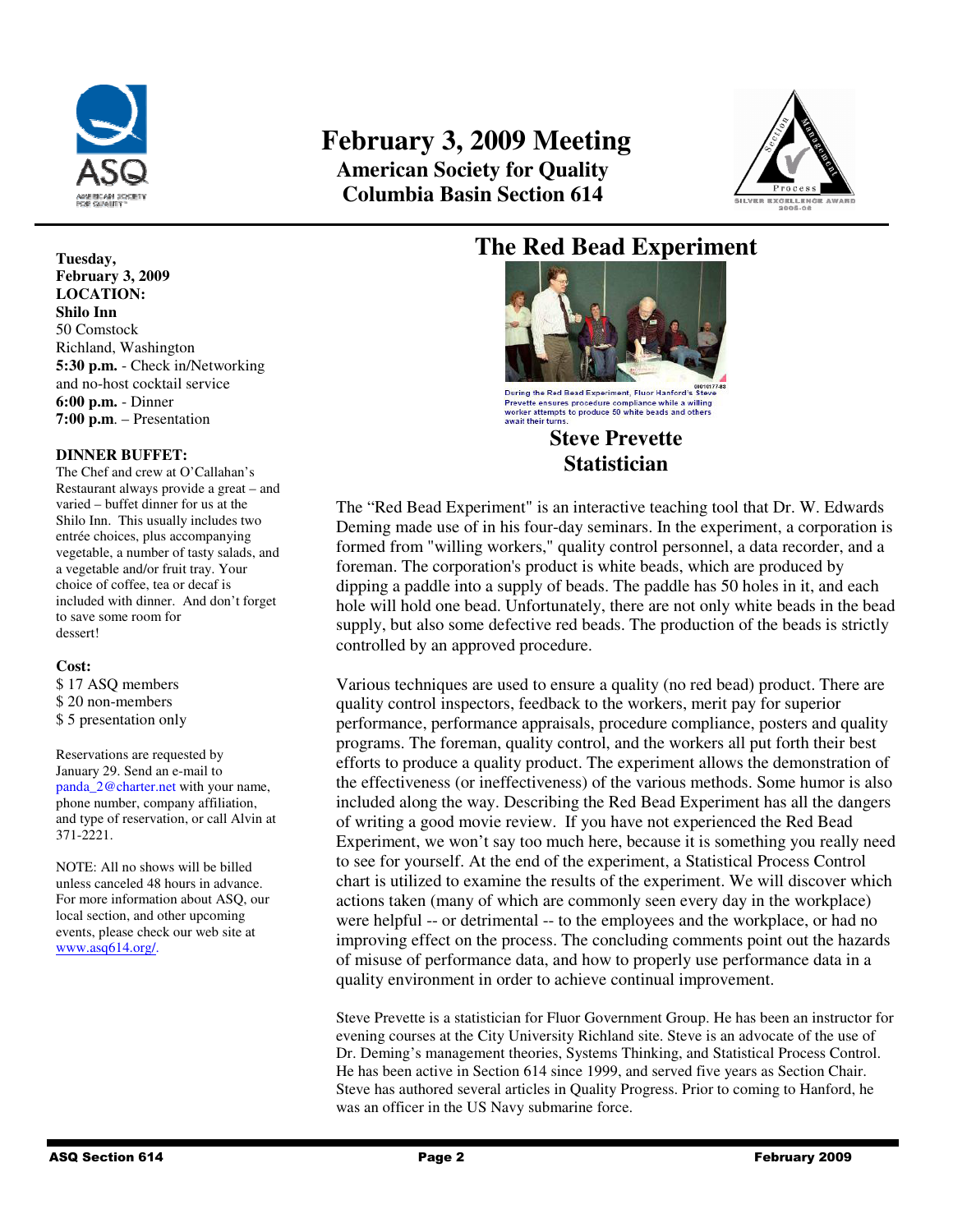# **A NOTE FROM GERRY BRONG**

Dennis gave us a top-value presentation. Another great Section program is recorded in the history books.

Dave [Murray] & I had a good trip home, until north Yakima. The wind proved to be the challenge. As I drove North out of Yakima traffic was slowing, building, & then we got the notice. I-82 was closed! Wind on the ridges was blowing over things & concerns were it would blow over things rolling on the road.

We took 821 (the road through the Yakima River Canyon) home. Dave's car was stranded at Exit 11 on I-82. I took Dave all the way to his home up in the hills. Then, my new GPS (a Christmas gift) talked me to my home.

# **WOMEN IN QUALITY**

- Dennis Arter

The ASQ Women in Quality (WIQ) Network is a membership of women and men who strive to create an environment in the quality profession that allows each woman the ability to achieve her fullest potential. WIQ provides the opportunity to network with other women in the quality profession, and learn from each other.

## The Discussion Board

(http://www.asq.org/discussionBoards/forum.jspa?forumI

D=70) provides a place to ask questions and share experiences. This is a place to learn from others who may have dealt with a similar situation, build your network, and share stories about gender-based issues in the workplace. It is a place to plan and develop careers and examine your work/life balance.

WIQ is cultivating a relationship with The Leadership Institute - Women with Purpose to provide content, ideas and opportunities for members of the network.

Links to organizations, issues of interest, and further information, including how to join (it is free), check out the site at http://www.asq.org/communities/women-inquality/about.html

# **SECTION MEMBERSHIP**

As of January 5, 2009 we have 77 members in our Section. Our newest Section members are:

## **Eric L. Fuhriman of Moses Lake Melanie L. Myers of Richland**

As new members, you are entitled to one free dinner meeting of the section. Please make your reservations for an upcoming meeting soon!

# **SECTION 614 2008-2009 MEETING SCHEDULE**

## **February 3, 2009**

Steve Prevette "The Red Bead Experiment" Shilo Inn

# **March 3, 2009**

TBD

April 1 - Mike Schwenk - Shilo Inn May 5 – Site Visit - Kadlec Medical Center June 2 - TBD

# **EDITOR'S NOTES**

Steve Prevette Fluor Government Group ASQ CQE

Hmmmm – looks like we need some more meeting topics to get us through the rest of the year. Have a story to tell? Come share it with the rest of us.

I went to Milwaukee the weekend of January 10. Jo – you want to talk about cold? Fortunately I was not subjected to any flight delays or sleeping on cots in airports. I went to the ASQ HQ for a Saturday meeting on the Discussion Boards. Several improvements are planned for the Discussion Board management and software upgrades.

I'm glad to have the opportunity to do Dr. Deming's Red Beads again. I am closing in on the 3,000 count for how many people I have had as audience members and willing workers in the experience. Some new revelation always seems to come from the session discussions, so I hope you will be able to attend.

The safety charts for the Richland School District continue. We've identified some areas of low-hanging fruit for improvements. I'll be narrowing in on what charts the District wants to maintain on a recurring basis.

I'll be out of town for two weeks in February, working at the Savannah River Site (Aiken SC) for Fluor. The implementation of Statistical Process Control techniques continues there. In early March I'll be at the Waste Management 2009 conference in Phoenix, supporting a presentation on use of SPC here at Hanford, and the spreading of the tool to Savannah River.

**Steve**